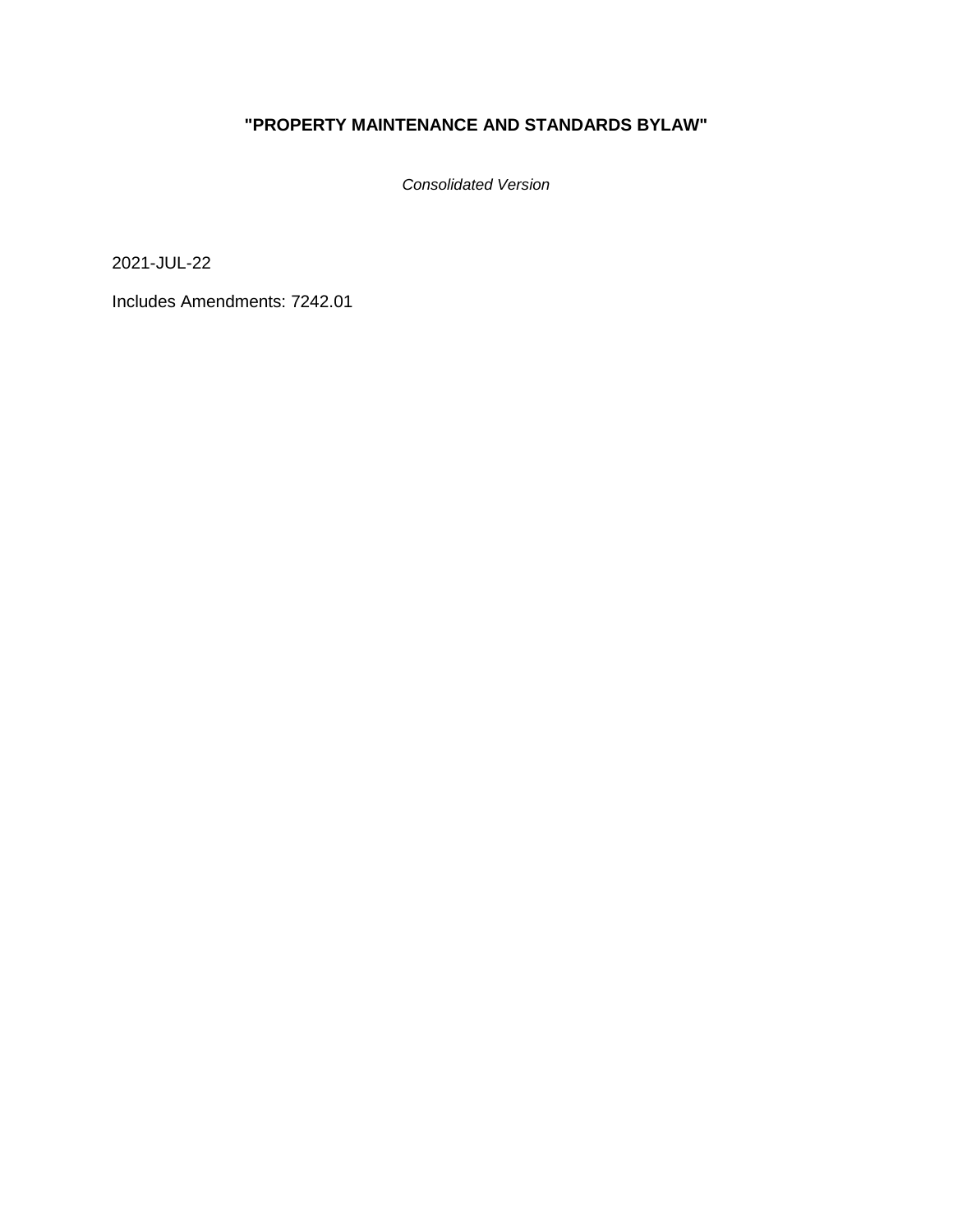## CITY OF NANAIMO

### BYLAW NO. 7242

## A BYLAW TO AUTHORIZE PROPERTY MAINTENANCE AND STANDARDS

WHEREAS, pursuant to the *Community Charter,* the City is authorized to regulate refuse, garbage or other material that is noxious, offensive or unwholesome; graffiti and unsightly conditions on property; the accumulation of water on property; growths that should be removed, cut down or trimmed; unsanitary conditions on property; and

WHEREAS, pursuant to the *Community Charter,* Council is authorized to prohibit persons from doing things on their property; and

WHEREAS, pursuant to the *Community Charter,* Council is authorized to regulate for the protection and enhancement of the wellbeing of its community in relation to matters referred to in Section 64 (nuisances, disturbances and other objectionable situations); and

WHEREAS, pursuant to the *Community Charter,* Council is authorized to delegate its powers, duties and functions established in this enactment to an officer or employee of the municipality and that Council may hear an appeal or reconsider an action, decision or other matter.

1. Title

This Bylaw may be cited as "PROPERTY MAINTENANCE AND STANDARDS BYLAW 2017 NO. 7242".

2. Definitions

| Accumulation means:                        | a mass, pile, heap, stack, collection, stock, store, stockpile, reserve,<br>hoard of quantify of something that has been gathered or acquired.                                                                                             |
|--------------------------------------------|--------------------------------------------------------------------------------------------------------------------------------------------------------------------------------------------------------------------------------------------|
| Agent means:                               | an authorized agent for an owner.                                                                                                                                                                                                          |
| Appeal(ed) means:                          | reconsideration of a decision.                                                                                                                                                                                                             |
| <b>Bylaw Enforcement</b><br>Officer means: | a person or persons appointed from time to time by resolution of<br>Council pursuant to Section 36 of the Police Act, and includes the<br>Manager of Bylaw, Regulation and Security and any person<br>designated to act on his/her behalf. |
| City means:                                | the City of Nanaimo                                                                                                                                                                                                                        |
| City Engineer means:                       | the Director or Manager of the Engineering and Environment Division<br>of the City or the Director or Manager of Engineering and Public<br>Works or their designate.                                                                       |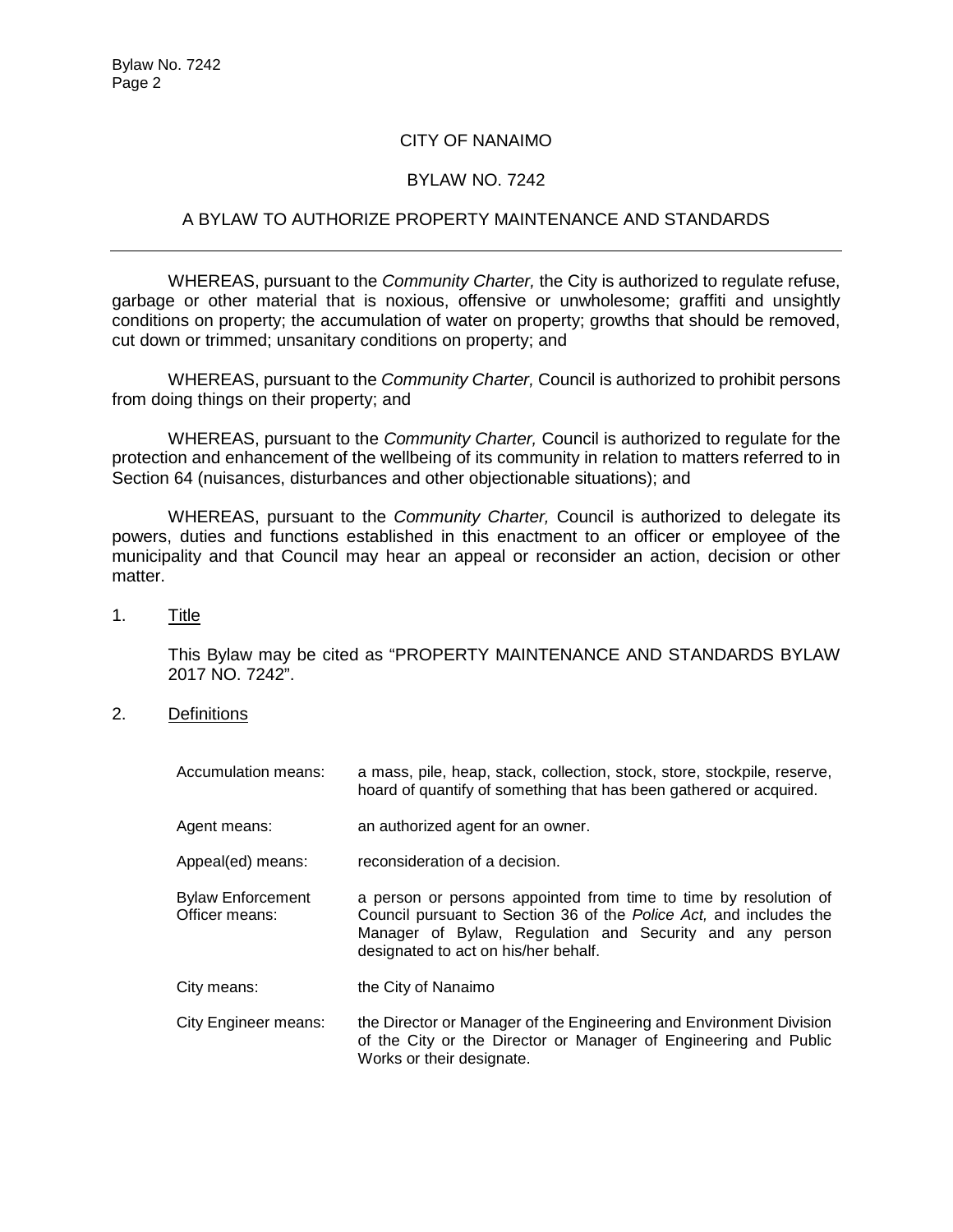| Collect means:                                                  | gather together, assemble, acquire, store                                                                                                                                                                                                                                                                                                                                                |
|-----------------------------------------------------------------|------------------------------------------------------------------------------------------------------------------------------------------------------------------------------------------------------------------------------------------------------------------------------------------------------------------------------------------------------------------------------------------|
| <b>Community Charter</b><br>means:                              | Community Charter SBC 2003, c 26 and amendments from time to<br>time                                                                                                                                                                                                                                                                                                                     |
| Container means:                                                | a dumpster, garbage can, garbage bin, or other receptacle designed,<br>intended or used to hold rubbish, discarded materials, waste products<br>and matters or debris                                                                                                                                                                                                                    |
| Council means:                                                  | the Council of the City of Nanaimo                                                                                                                                                                                                                                                                                                                                                       |
| Derelict means:                                                 | run down, unused, decaying, dismantled, dilapidated, inoperable, in<br>poor condition, neglected                                                                                                                                                                                                                                                                                         |
| Filth means:                                                    | putrid or foul matter                                                                                                                                                                                                                                                                                                                                                                    |
| Graffiti means:                                                 | Letters, symbols or markings made on any structure, building, thing<br>or property without the prior written authorization of the property<br>owner OR the City of Nanaimo.                                                                                                                                                                                                              |
| Manager of Bylaw,<br><b>Regulation &amp; Security</b><br>means: | the person designated as the Manager of Bylaw, Regulation and<br>Security to administer the enforcement of Bylaw regulations                                                                                                                                                                                                                                                             |
| Noxious Weeds means:                                            | noxious or invasive species which, for the purposes of this bylaw, are<br>limited to Himalayan blackberries, English ivy, Canada thistle, giant<br>hogweed, knotweed, Scotch broom                                                                                                                                                                                                       |
| Nuisance means:                                                 | an inconvenience, problem, burden, interference or destructive and<br>harmful to lands.                                                                                                                                                                                                                                                                                                  |
| Occupier means:                                                 | a person residing on or in property, the person entitled to possession<br>of property, the leaseholder                                                                                                                                                                                                                                                                                   |
| Person means:                                                   | an individual, person, owner, association, corporation, firm, political<br>body, co-partnership or similar organization and their heirs, executors,<br>successors and assigns or other legal representative, whether acting<br>alone or by servant, agent or employee                                                                                                                    |
| Property Owner/Owner<br>means:                                  | the<br>Land<br>registered<br>in<br>records<br>οf<br>the<br>person<br>a<br>Title Office as the fee simple owner of a parcel including:<br>a registered owner of an estate in fee simple;<br>a)<br>the tenant for life under a registered life estate;<br>b)<br>the last registered holder of the last registered agreement for<br>C)<br>sale; and<br>d) an authorized agent for the owner |
| Real Property/Property<br>means:                                | all property including, but not limited to, front yards, side yards, back<br>yards, driveways, walkways, and any buildings or structures located<br>on such property                                                                                                                                                                                                                     |
| Rubbish means:                                                  | filth, rubbish, discarded materials, noxious, offensive or unwholesome<br>matter including, but not limited to:<br>decaying or non-decaying solid or semi-solid wastes, food<br>$\bullet$<br>wastes, market wastes;<br>combustibles such as paper, cardboard, yard trimmings and<br>٠<br>brush, logs, stumps, wood waste;                                                                |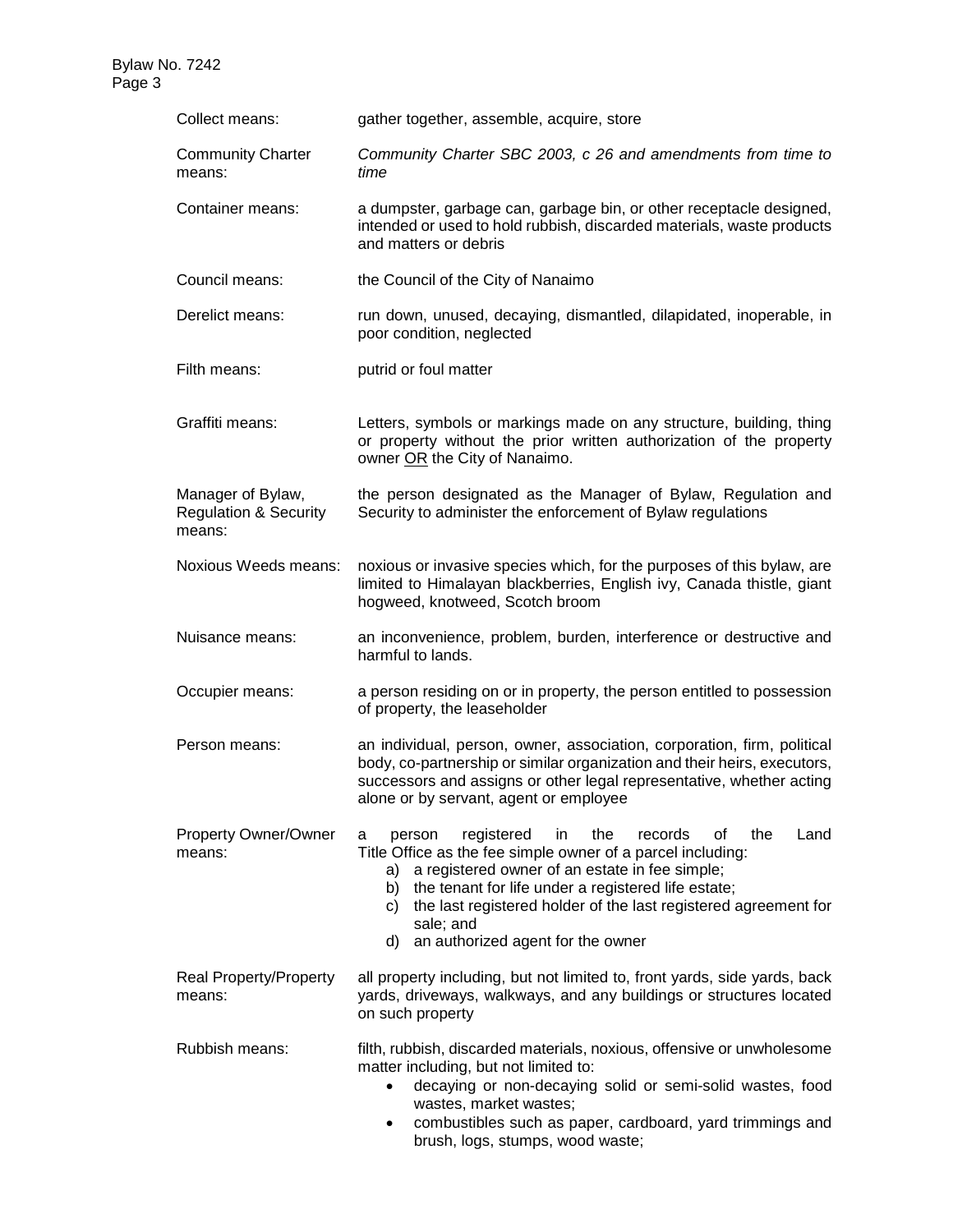| $\bullet$ | non-combustibles such as metal cans and metal materials,         |  |
|-----------|------------------------------------------------------------------|--|
|           | plastics, leathers, glass containers, glass, crockery, glass     |  |
|           | materials, dirt, ashes from fireplaces and on-site incinerators, |  |
|           | street sweepings;                                                |  |

- bulky wastes such as furniture, household items and materials, appliances, tires, derelict or dismantled bicycles and parts, vehicle parts, derelict lawn equipment, construction and demolition waste, trade waste;
- derelict, dismantled, unused, dilapidated, inoperable vehicles, derelict recreational vehicles, campers, utility trailers, boat trailers, transport trailers, derelict boats, derelict vessels, derelict machinery, derelict mechanical and metal parts
- Temporary Shelter means: a structure, improvement, shield or cover that protects people or things and includes a tent, lean-to or other shelter made of cardboard, tarpaulin, plastics, metal, logs, brush, branches, or other materials or things

#### Vehicle means: any vehicle as defined in the *Motor Vehicle Act* and shall include, but not be limited to, snowmobiles, dirt bikes, and all-terrain vehicles

#### 3. Authority to Enter

Bylaw Enforcement Officers are hereby authorized to enter at all reasonable times and in a reasonable manner upon any property within the city for the purposes of determining if all regulations, prohibitions and requirements of this bylaw are met.

#### 4. Regulations

No person, owner or occupier of real property or their agents shall:

- 1. cause or permit rubbish to collect or accumulate on or around lands or buildings owned or occupied by them.
- 2. cause or permit water to accumulate on or around lands or buildings owned or occupied by them.
- 3. cause or permit rubbish to overflow from or accumulate around any container.
- 4. where a building permit has been issued, cause or permit demolition waste, construction waste or trade waste to accumulate on or around the property.
- 5. cause or permit graffiti to accumulate or remain on any fence, surface, or structure which is visible from an adjacent property or public place.
- 6. interfere with or obstruct a Bylaw Enforcement Officer in the exercise or his/her duties.

#### 5. Noxious Weeds and Other Growths

Every owner or occupier of real property or their agents shall:

1. remove from the entire property all noxious weeds and all brush or overgrowth which becomes a nuisance.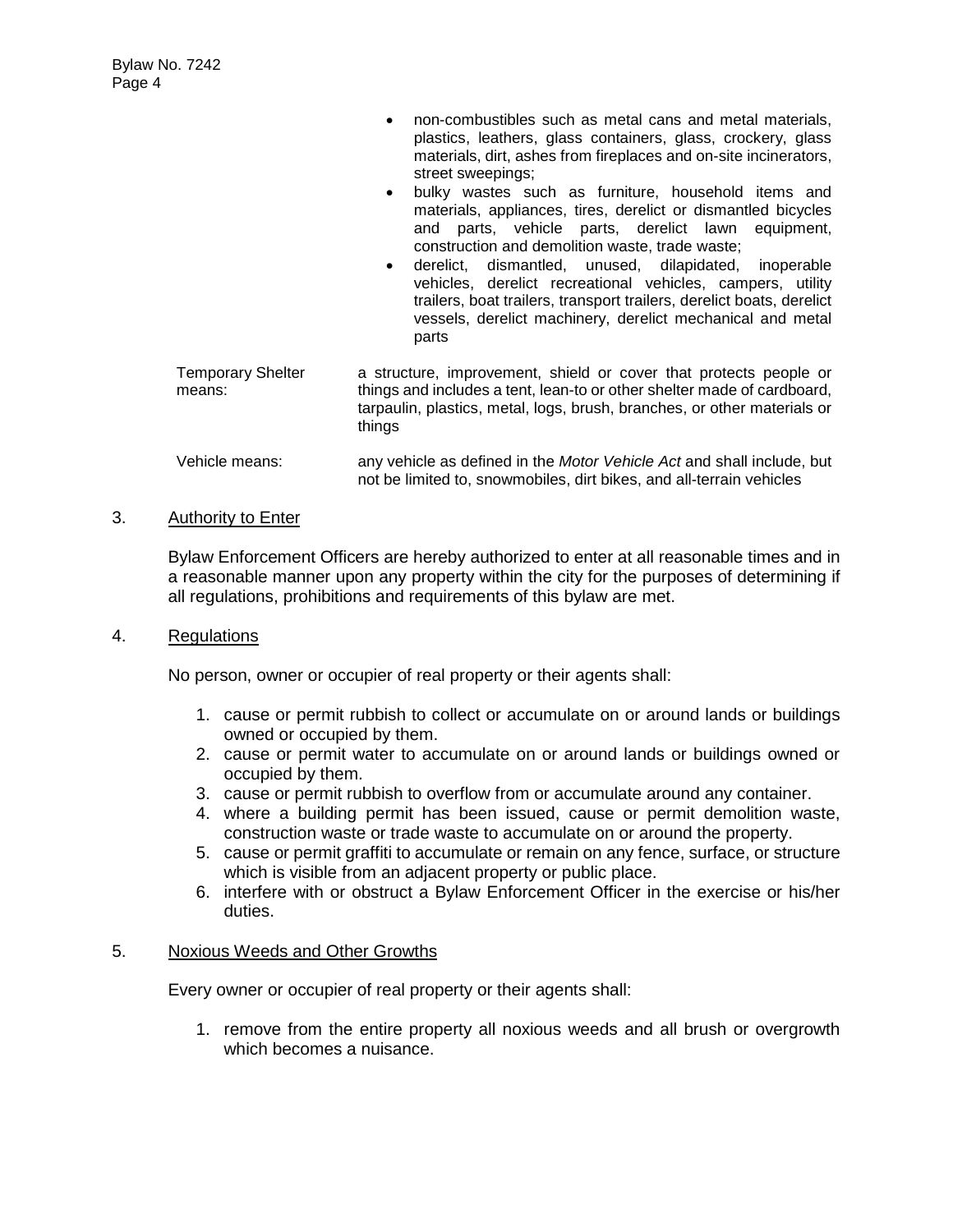#### 6. Destructive Insects

Every owner or occupier of real property or their agents shall:

1. remove from the entire property infestations of tent caterpillars and fall web worm.

#### 7. Temporary Shelter

No person, owner or occupier of real property or their agents shall:

1. cause, allow or permit any person or persons to erect or occupy a temporary shelter for the purposes of transitory, short-term, interim or permanent lodging for staying, sleeping, dwelling, residing, camping or overnight abode.

#### 8. Enforcement

- 1. Where the Bylaw, Regulation and Security Division has received a complaint that real property is in contravention of this bylaw and the complaint has been verified, a letter may be issued directing the property owner to rectify the contravention.
- 2. Where, after the expiry of 21 days from the date of the letter, the property owner has failed to comply with the requirements set out in the letter and has not appealed the direction of the Manager of Bylaw, Regulation and Security to Council, the City or its agents may enter upon the property to affect the work required to bring the property into compliance.
- 3. To appeal the direction of the Manager of Bylaw, Regulation and Security, a property owner must, prior to the expiration of 14 days from the date of the letter directing that the contravention be rectified, contact the Legislative Services Department and request to appear as a delegation for reconsideration of the matter by Council at the next Council meeting following the request.
- 4. If the property owner appeals the direction of the Manager of Bylaw, Regulation and Security, enforcement action will not be taken until the appeal has been heard by Council and a decision given.
- 5. All work done and services provided by the City or its agents to bring the property into compliance will be billed to the property owner and are recoverable as a debt. If the costs are unpaid by December  $31<sup>st</sup>$  in the same year, the costs will be added to taxes payable.

## 9. Violation and Penalty

- 1. Any Person who causes, permits or allows anything to be done in contravention or violation of this Bylaw, or who neglects or fails to do anything required to be done pursuant to this Bylaw, commits an offence against this Bylaw and is liable upon summary conviction to pay a fine of not more than \$50,000, plus the costs of prosecution, and any other penalty or remedy available under the Community Charter and Offence Act.
- 2 This Bylaw may be enforced by bylaw notice pursuant to the Bylaw Notice Enforcement Bylaw 2012 No. 7159, as amended or replaced.
- 3. Each day that an offence continues or exists shall constitute a separate offence."